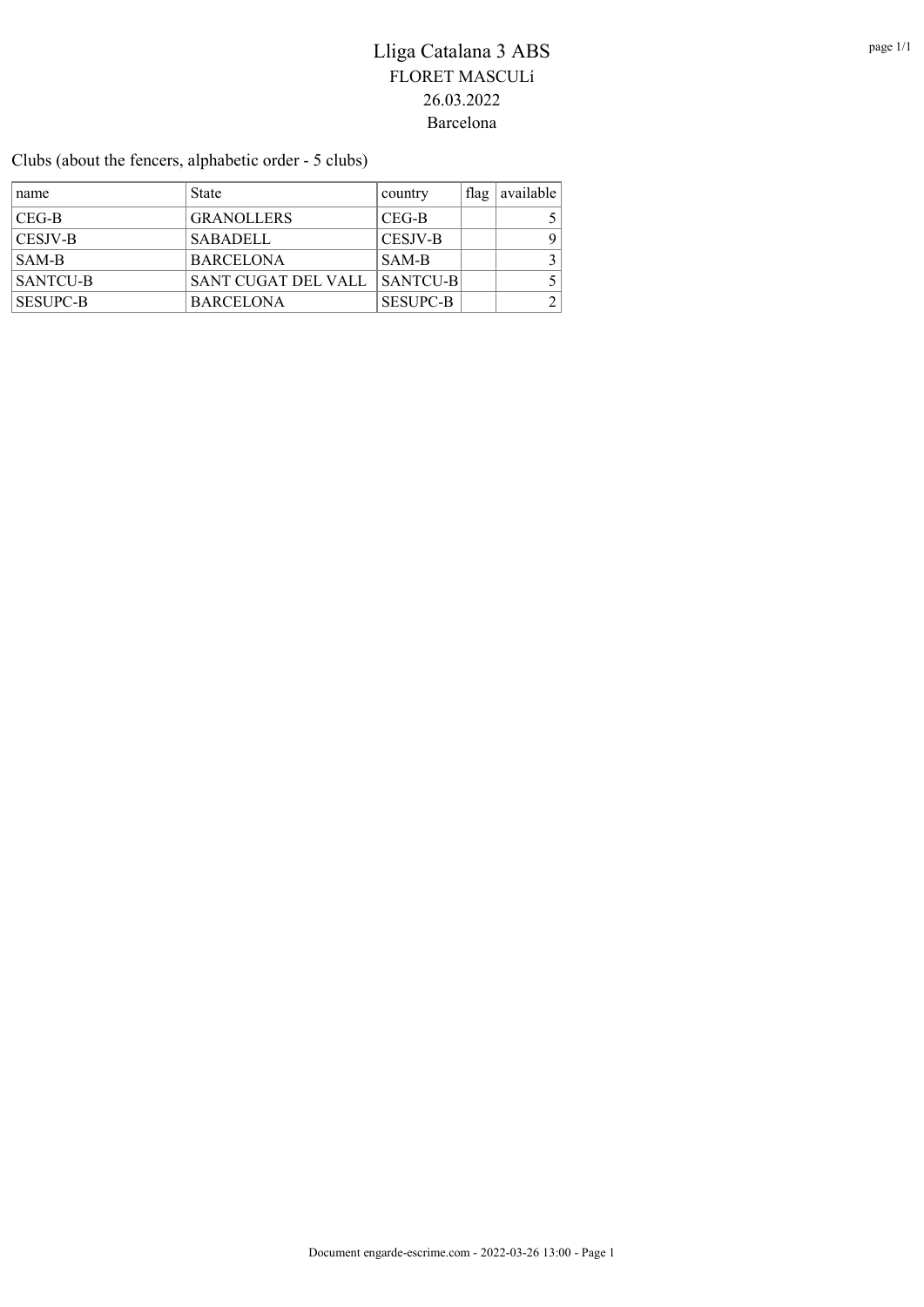Fencers (present, ordered by fencer number - 24 fencers)

| ran            |                | number name and first name            | club            | flag |
|----------------|----------------|---------------------------------------|-----------------|------|
| 1              |                | 1   GARCIA-ALZORRIZ GUARDIOLA Roger   | SAM-B           |      |
| $\mathbf{1}$   |                | 1 OJEDA ESQUERDO Barbara              | <b>SANTCU-</b>  |      |
| $\overline{3}$ | $\overline{2}$ | <b>GARCIA MUR Adrià</b>               | <b>CESJV-B</b>  |      |
| $\overline{3}$ |                | 2 OJEDA ESQUERDO Marina               | SANTCU-         |      |
| 5              |                | 3 FERNÀNDEZ HERNÀNDEZ Erik            | <b>CESJV-B</b>  |      |
| 5              |                | 3 LECHUGA IZQUERDO Paula              | <b>CESJV-B</b>  |      |
| $\overline{7}$ |                | 4 GARCIA BAÑO Victoria                | $CEG-B$         |      |
| $\overline{7}$ |                | 4 GUMA LEAL Arnau                     | <b>CESJV-B</b>  |      |
| 9              |                | 5 GIBELLO CANO Ariadna                | $CEG-B$         |      |
| 10             |                | 6 FERNÀNDEZ HERNÀNDEZ Alan            | <b>CESJV-B</b>  |      |
| 11             |                | 7 ESMENDIA ARGEMI Xavier              | <b>CESJV-B</b>  |      |
| 12             |                | 8 OJEDA ESQUERDO Moises               | <b>SANTCU-</b>  |      |
| 13             |                | 9 GRATACOS GAMPER Jordi               | $CEG-B$         |      |
| 14             |                | 10 ROMERO ORTÍN Héctor                | <b>CESJV-B</b>  |      |
| 15             |                | 12 PLAYÀ ALBINYANA Heribert           | <b>SESUPC-B</b> |      |
| 16             |                | 13 VILALTA GRAU Bernat                | $CEG-B$         |      |
| 17             |                | 9999 DEDEU PASTOR Bernat              | SAM-B           |      |
| 17             |                | 9999 ESQUERDO ESTALELLA Eduard        | SANTCU-         |      |
| 17             |                | 9999 GONZALEZ MORENO Francisco Javier | <b>SANTCU-</b>  |      |
| 17             |                | 9999 NATIVELLE Alex                   | SAM-B           |      |
| 17             |                | 9999 PUIG TRINIDAD Lluc               | $CEG-B$         |      |
| 17             |                | 9999 RODRIGO RABASSÓ Sergi            | <b>CESJV-B</b>  |      |
| 17             |                | 9999 SAQAWA Mohamed                   | <b>SESUPC-B</b> |      |
| 17             |                | 9999 SERIOLA SANCHEZ Marc Antoni      | <b>CESJV-B</b>  |      |
|                |                |                                       |                 |      |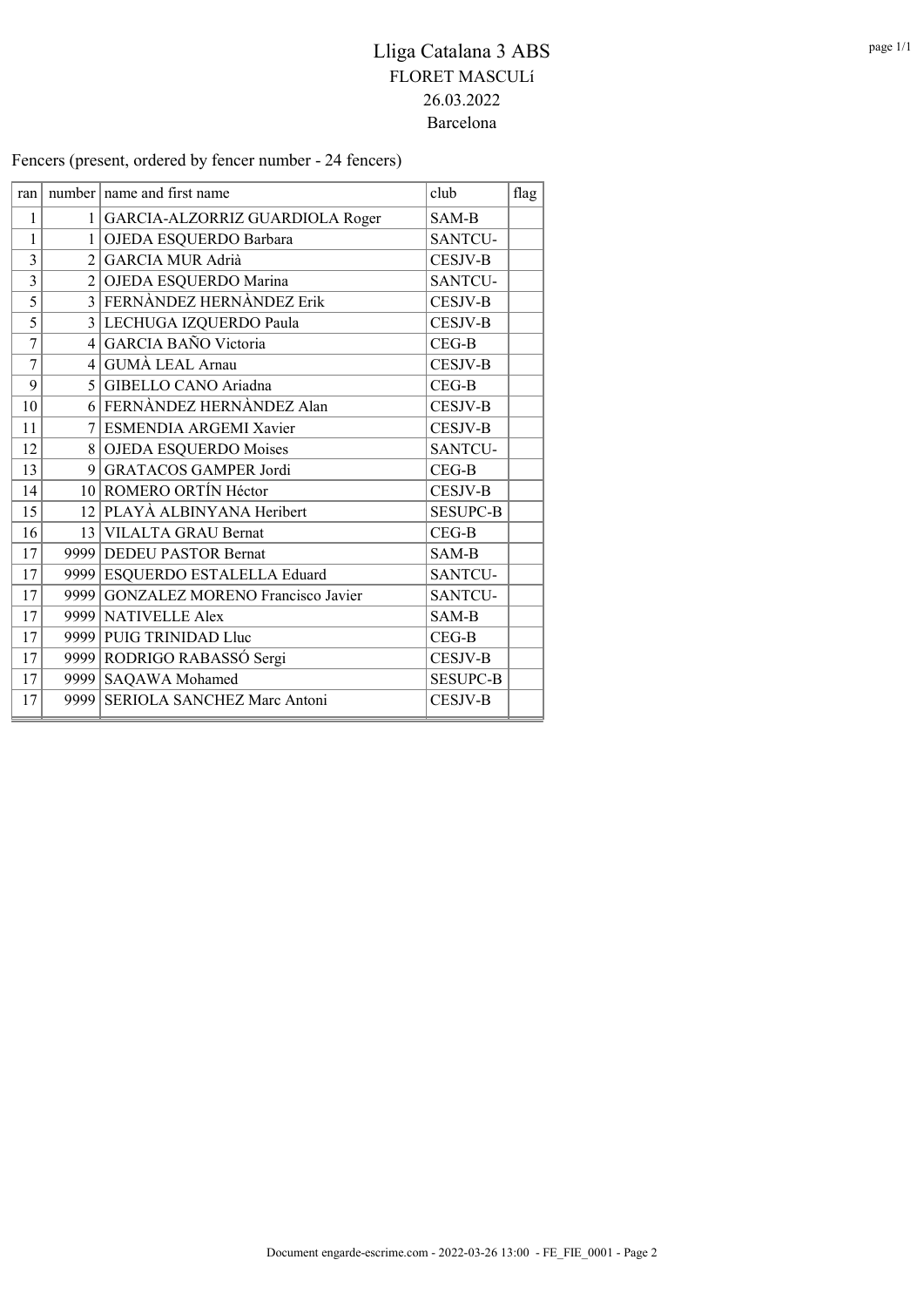Overall number of participants: 24 Number of participants among the 32 first fencers of the FIE ranking: 16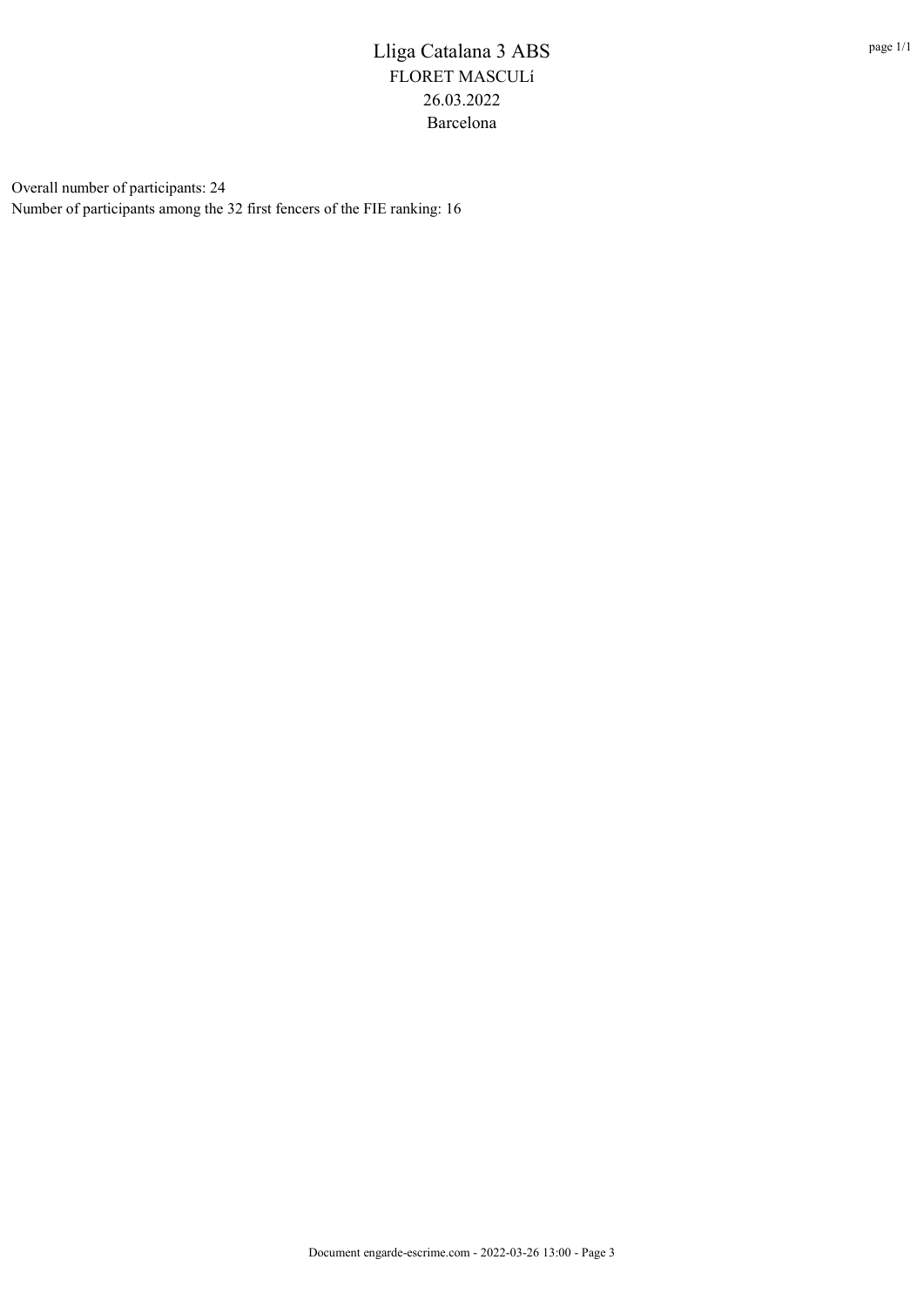#### Formula of the competition

24 fencers

1 poules: round

24 fencers 4 poules of 6 Separation by : clubs 24 qualifiers

Direct elimination : 24 fencers

\_\_\_\_\_\_\_\_\_\_\_\_\_\_\_\_\_\_\_\_\_\_\_\_\_\_\_\_\_\_\_\_\_

Direct tableau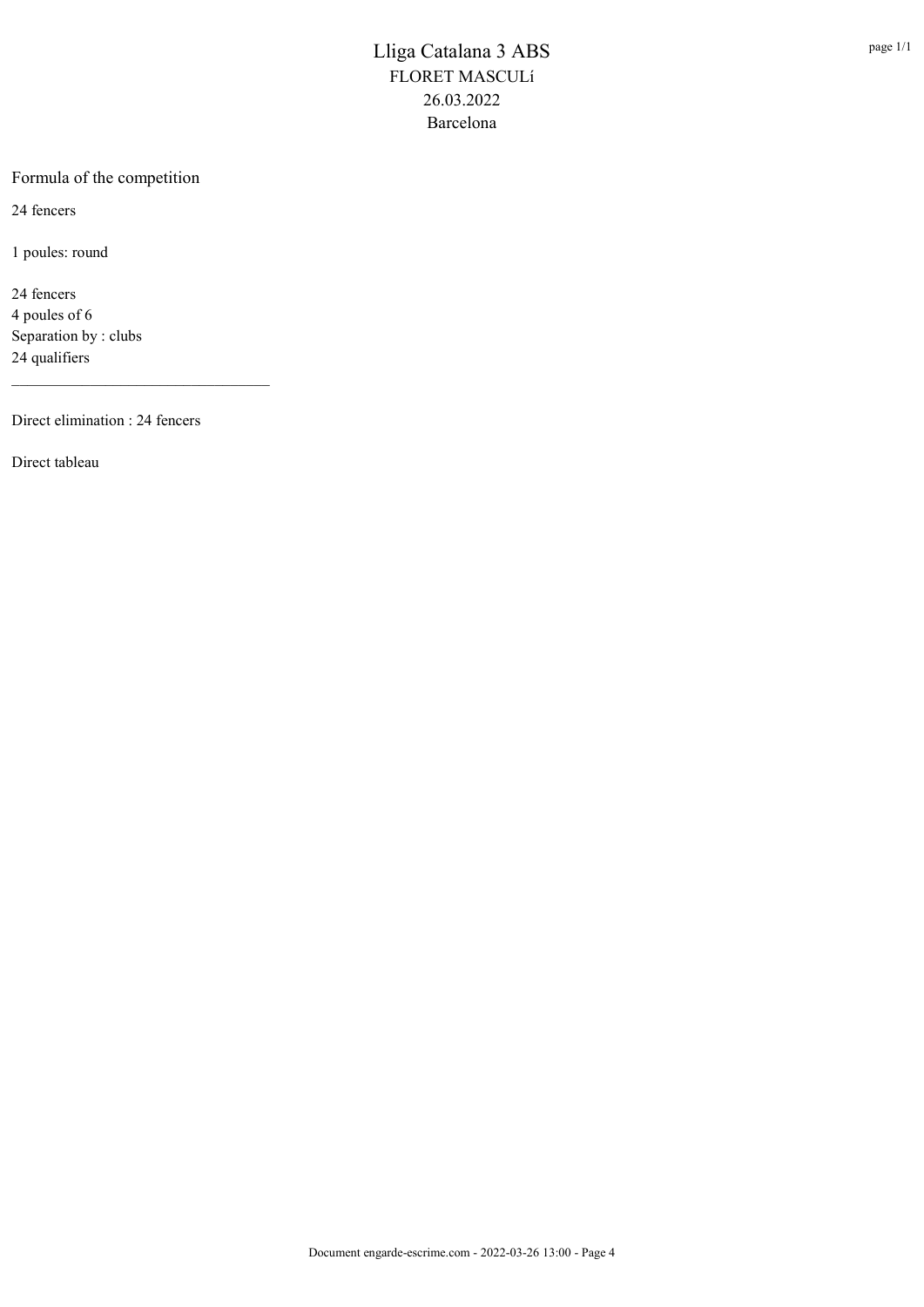Poules, round No 1

Poule No 1 Piste 3

|                            |                 | $V/M$ ind. HS rank |                       |
|----------------------------|-----------------|--------------------|-----------------------|
| <b>GUMA LEAL Arnau</b>     | <b>CESJV-B</b>  | 1.000<br>20        | $\blacksquare$<br>25  |
| RODRIGO RABASSÓ Sergi      | <b>CESJV-B</b>  | $0.400 -1$ 16      | $\overline{4}$        |
| GIBELLO CANO Ariadna       | $CEG-B$         | $0.200 -15$        | - 5                   |
| SAQAWA Mohamed             | <b>SESUPC-B</b> | $0.000 -17$        | - 6                   |
| OJEDA ESQUERDO Barbara     | <b>SANTCU-B</b> | 0.600<br>4         | $\mathcal{E}$<br>- 20 |
| <b>DEDEU PASTOR Bernat</b> | SAM-B           | 0.800<br>9         | $\gamma$<br>20        |

Poule No 2 Piste 7

|                                    |                 | $V/M$ ind. HS rank |                                |
|------------------------------------|-----------------|--------------------|--------------------------------|
|                                    |                 |                    |                                |
| LECHUGA IZQUERDO Paula CESJV-B     |                 | 0.600<br>$\theta$  | $\overline{\mathbf{3}}$<br>16  |
| FERNANDEZ HERNANDEZ Alan CESJV-B   |                 | 0.400<br>$\theta$  | $\overline{4}$<br>17           |
| GARCIA-ALZORRIZ GUARDIOL SAM-B     |                 | 1.000<br>- 18      | 2.5<br>$\overline{1}$          |
| VILALTA GRAU Bernat                | CEG-B           | $0.000 -22$        | - 6                            |
| PLAYÀ ALBINYANA Heribert           | <b>SESUPC-B</b> | $0.200 - 10$       | $\sqrt{5}$<br>10               |
| ESQUERDO ESTALELLA Eduard SANTCU-B |                 | 0.800 14           | $\overline{\phantom{a}}$<br>23 |
|                                    |                 |                    |                                |

Poule No 3 Piste 10

|                                    |                 |                                  | $V/M$ ind. |               | <b>HS</b> rank |                |
|------------------------------------|-----------------|----------------------------------|------------|---------------|----------------|----------------|
| ESMENDIA ARGEMI Xavier             | <b>CESJV-B</b>  | V<br>$V_1$<br>3<br>$\theta$      | 0.400      | $-3$          | 14             | $\overline{4}$ |
| SERIOLA SANCHEZ Marc Antoni        | CESJV-B         | $\theta$<br>$\Omega$<br>0        | 0.000      | $-23$         | $\mathfrak{D}$ | -6             |
| FERNANDEZ HERNANDEZ Erik           | <b>CESJV-B</b>  | V<br>V                           | 1.000      | 21            | 25             | $\overline{1}$ |
| <b>NATIVELLE Alex</b>              | SAM-B           | $\mathbf{V}$<br>V<br>V<br>2<br>V | 0.800      | 9             | 22             | 2              |
| OJEDA ESQUERDO Marina              | <b>SANTCU-B</b> | 2<br>V<br>$\overline{2}$<br>4    | 0.200      | -6            | 14             | 5              |
| <b>GRATACOS GAMPER Jordi</b>       | $CEG-B$         | $\Omega$<br>$\mathcal{D}$        | 0.600      | $\mathcal{D}$ | 17             | 3              |
| Poule No 4<br>Piste 15             |                 |                                  |            |               |                |                |
|                                    |                 |                                  | $V/M$ ind. |               | <b>HS</b> rank |                |
| <b>OJEDA ESQUERDO Moises</b>       | <b>SANTCU-B</b> | V<br>4                           | 0.600      | 9             | 20             | 3              |
| <b>GONZALEZ MORENO Francisco J</b> | <b>SANTCU-B</b> | V40<br>2<br>0<br>0 <sup>1</sup>  | 0.200      | $-16$         | 6              | -5             |
| <b>GARCIA MUR Adrià</b>            | <b>CESJV-B</b>  | V<br>V<br>V<br>V                 | 1.000      | 16            | 25             | $\overline{1}$ |
| ROMERO ORTÍN Héctor                | <b>CESJV-B</b>  | $\theta$<br>V<br>$\overline{4}$  | 0.400      | $-1$          | 15             | $\overline{4}$ |

GARCIA BAÑO Victoria CEG-B 1 2 1 1 0 0.000 -19 5 6<br>PUIG TRINIDAD Lluc CEG-B V V 4 V V 0.800 11 24 2 PUIG TRINIDAD Lluc CEG-B V V 4 V V 0.800 11 24 2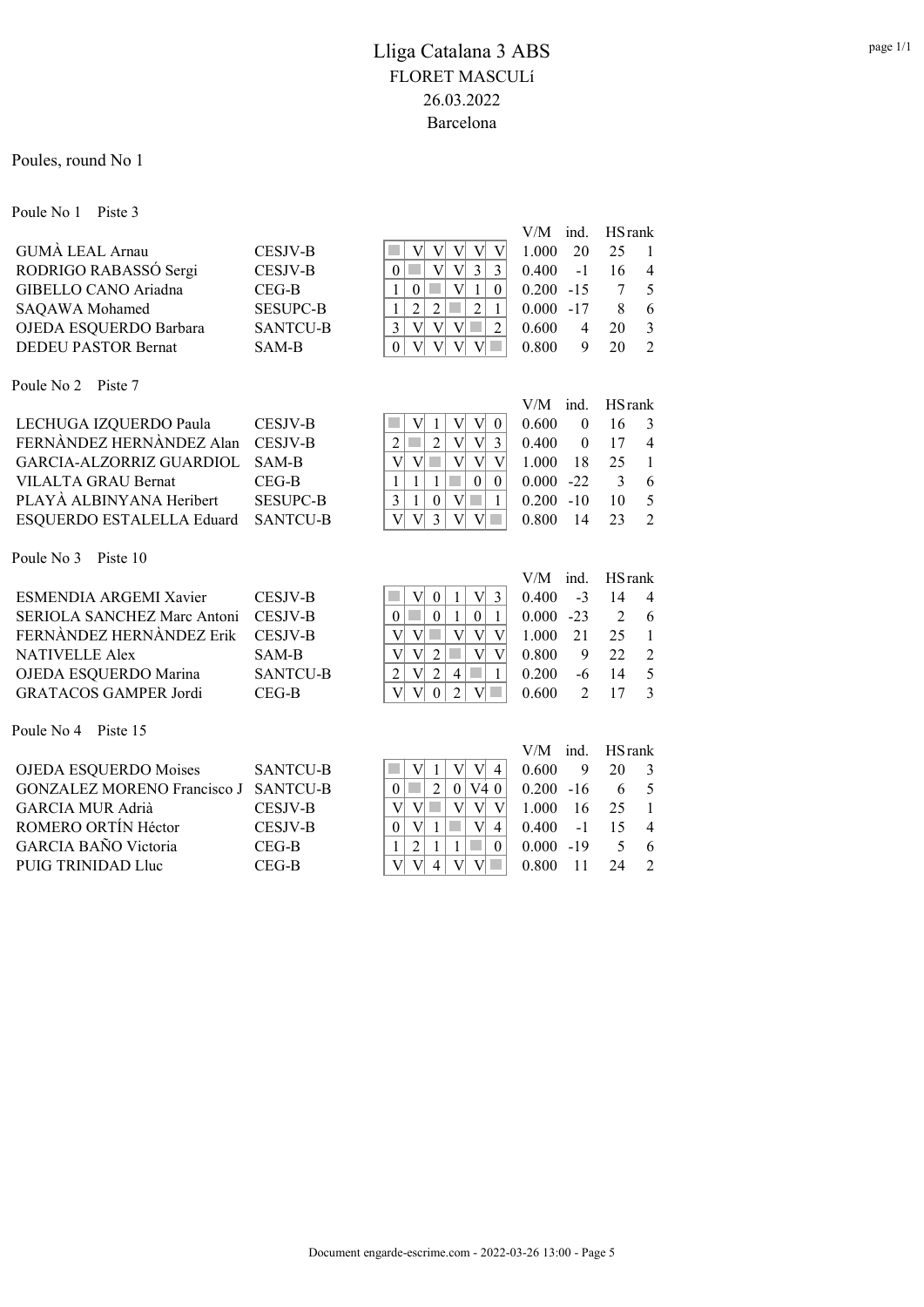Ranking of poules, round No 1 (ordered by ranking - 24 fencers)

|                 | ran name and first name          | club            | flag | V/M  | ind.             |                | HS   group                |
|-----------------|----------------------------------|-----------------|------|------|------------------|----------------|---------------------------|
| 1               | FERNÀNDEZ HERNÀNDEZ Erik         | <b>CESJV-B</b>  |      | 1.00 | 21               |                | $25$ qualifier            |
| $\overline{2}$  | <b>GUMÀ LEAL Arnau</b>           | <b>CESJV-B</b>  |      | 1.00 | 20               |                | $25$ qualifier            |
| 3               | GARCIA-ALZORRIZ GUARDIOLA Roger  | SAM-B           |      | 1.00 | 18               |                | $25$ qualifier            |
| 4               | <b>GARCIA MUR Adrià</b>          | <b>CESJV-B</b>  |      | 1.00 | 16               |                | $25$ qualifier            |
| 5 <sup>1</sup>  | ESQUERDO ESTALELLA Eduard        | SANTCU-         |      | 0.80 | 14               |                | $23$ qualifier            |
| 6               | PUIG TRINIDAD Lluc               | $CEG-B$         |      | 0.80 | 11               |                | $24$ qualifier            |
| 7               | <b>NATIVELLE Alex</b>            | SAM-B           |      | 0.80 | 9                |                | $22$ qualifier            |
| 8               | <b>DEDEU PASTOR Bernat</b>       | SAM-B           |      | 0.80 | 9                |                | $20$ qualifier            |
| 9               | <b>OJEDA ESQUERDO Moises</b>     | SANTCU-         |      | 0.60 | 9                |                | $20$ qualifier            |
| 10 <sup>1</sup> | OJEDA ESQUERDO Barbara           | <b>SANTCU-</b>  |      | 0.60 | $\overline{4}$   |                | $\overline{20}$ qualifier |
| 11              | <b>GRATACOS GAMPER Jordi</b>     | $CEG-B$         |      | 0.60 | $\overline{2}$   |                | $17$ qualifier            |
| 12 <sup>1</sup> | LECHUGA IZQUERDO Paula           | <b>CESJV-B</b>  |      | 0.60 | $\boldsymbol{0}$ |                | $16$ qualifier            |
| 13              | FERNÀNDEZ HERNÀNDEZ Alan         | <b>CESJV-B</b>  |      | 0.40 | $\boldsymbol{0}$ | 17             | qualifier                 |
| 14              | RODRIGO RABASSÓ Sergi            | <b>CESJV-B</b>  |      | 0.40 | $-1$             |                | $16$ qualifier            |
| 15 <sup>1</sup> | ROMERO ORTÍN Héctor              | <b>CESJV-B</b>  |      | 0.40 | $-1$             |                | $15$ qualifier            |
| 16 <sup>1</sup> | ESMENDIA ARGEMI Xavier           | <b>CESJV-B</b>  |      | 0.40 | $-3$             |                | $14$ qualifier            |
| 17              | OJEDA ESQUERDO Marina            | SANTCU-         |      | 0.20 | $-6$             |                | $14$ qualifier            |
|                 | 18 PLAYÀ ALBINYANA Heribert      | <b>SESUPC-B</b> |      | 0.20 | $-10$            |                | $10$ qualifier            |
| 19              | GIBELLO CANO Ariadna             | $CEG-B$         |      | 0.20 | $-15$            | 7 <sup>1</sup> | qualifier                 |
| 20              | GONZALEZ MORENO Francisco Javier | SANTCU-         |      | 0.20 | $-16$            |                | $6 \vert$ qualifier       |
| 21              | SAQAWA Mohamed                   | <b>SESUPC-B</b> |      | 0.00 | $-17$            |                | $8$ qualifier             |
| 22              | <b>GARCIA BAÑO Victoria</b>      | $CEG-B$         |      | 0.00 | $-19$            |                | $5$ qualifier             |
| 23              | VILALTA GRAU Bernat              | $CEG-B$         |      | 0.00 | $-22$            | $\overline{3}$ | qualifier                 |
|                 | 24 SERIOLA SANCHEZ Marc Antoni   | <b>CESJV-B</b>  |      | 0.00 | $-23$            |                | $2$ qualifier             |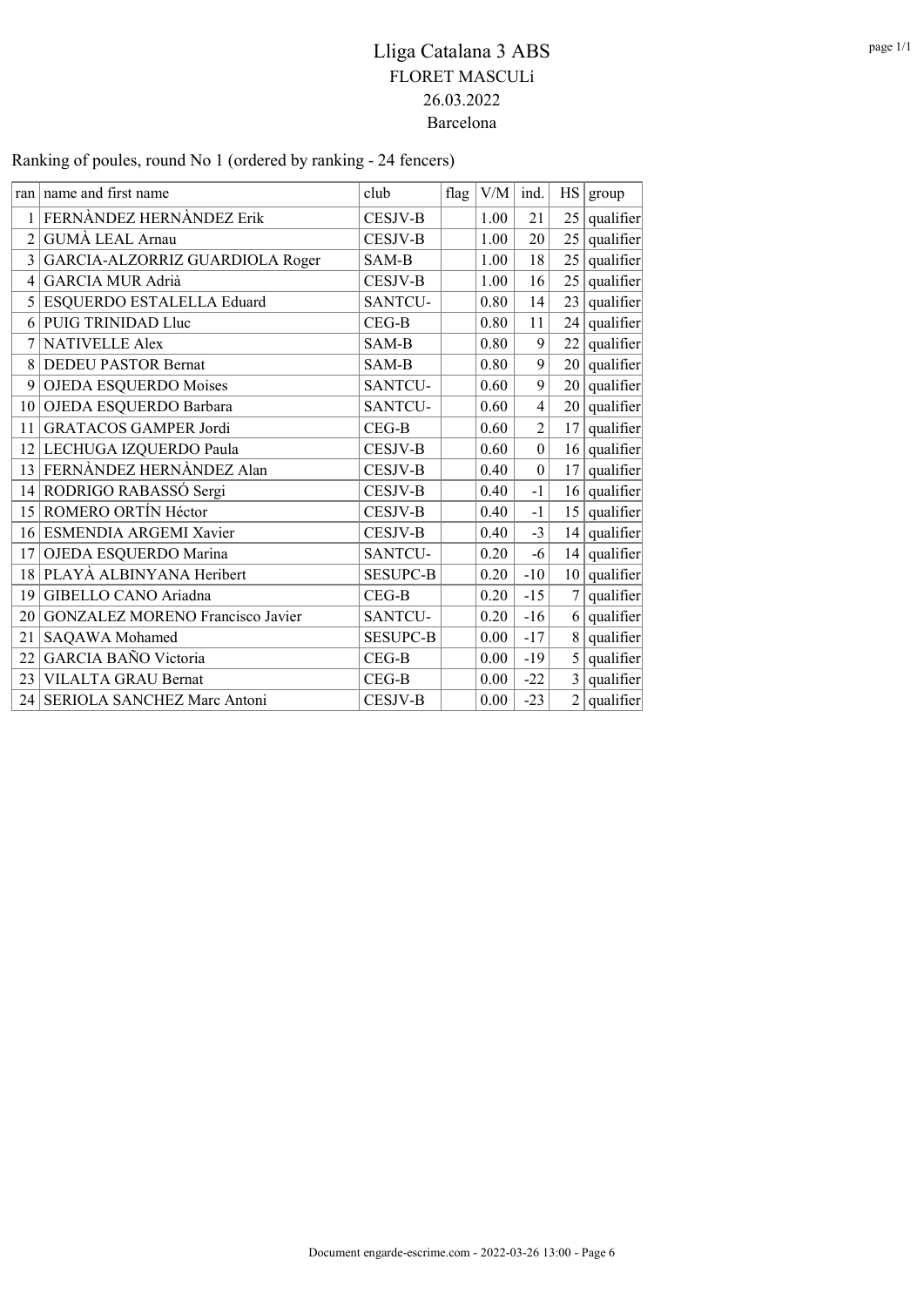Ranking at the end of the poules (ordered by ranking - 24 fencers)

|                 | ran   name and first name        | club            | flag | V/M      | ind.           |                 | HS   group                |
|-----------------|----------------------------------|-----------------|------|----------|----------------|-----------------|---------------------------|
| 1               | FERNÀNDEZ HERNÀNDEZ Erik         | <b>CESJV-B</b>  |      | 1.00     | 21             |                 | $25$ qualifier            |
| $\overline{c}$  | <b>GUMÀ LEAL Arnau</b>           | <b>CESJV-B</b>  |      | 1.00     | 20             |                 | $25$ qualifier            |
| 3               | GARCIA-ALZORRIZ GUARDIOLA Roger  | SAM-B           |      | 1.00     | 18             |                 | $25$ qualifier            |
| 4               | <b>GARCIA MUR Adrià</b>          | <b>CESJV-B</b>  |      | 1.00     | 16             |                 | $25$ qualifier            |
| 5               | ESQUERDO ESTALELLA Eduard        | SANTCU-         |      | 0.80     | 14             |                 | $23$ qualifier            |
| 6               | PUIG TRINIDAD Lluc               | $CEG-B$         |      | 0.80     | 11             |                 | $24$ qualifier            |
| 7               | <b>NATIVELLE Alex</b>            | SAM-B           |      | 0.80     | 9              |                 | $22$ qualifier            |
| 8               | <b>DEDEU PASTOR Bernat</b>       | SAM-B           |      | 0.80     | 9              |                 | $20$ qualifier            |
| 9               | OJEDA ESQUERDO Moises            | SANTCU-         |      | 0.60     | 9              |                 | $20$ qualifier            |
| 10 <sup>1</sup> | OJEDA ESQUERDO Barbara           | SANTCU-         |      | 0.60     | $\overline{4}$ |                 | $\overline{20}$ qualifier |
| 11              | <b>GRATACOS GAMPER Jordi</b>     | $CEG-B$         |      | 0.60     | $\overline{2}$ | 17 <sup>2</sup> | qualifier                 |
| 12              | LECHUGA IZQUERDO Paula           | CESJV-B         |      | 0.60     | $\mathbf{0}$   |                 | $16$ qualifier            |
| 13              | FERNÀNDEZ HERNÀNDEZ Alan         | <b>CESJV-B</b>  |      | 0.40     | $\mathbf{0}$   | 17 <sup>2</sup> | qualifier                 |
| 14              | RODRIGO RABASSÓ Sergi            | <b>CESJV-B</b>  |      | 0.40     | $-1$           |                 | $16$ qualifier            |
| 15              | ROMERO ORTÍN Héctor              | <b>CESJV-B</b>  |      | 0.40     | $-1$           |                 | $15$ qualifier            |
|                 | 16 ESMENDIA ARGEMI Xavier        | <b>CESJV-B</b>  |      | 0.40     | $-3$           |                 | $14$ qualifier            |
| 17              | OJEDA ESQUERDO Marina            | SANTCU-         |      | 0.20     | $-6$           |                 | $14$ qualifier            |
|                 | 18 PLAYÀ ALBINYANA Heribert      | <b>SESUPC-B</b> |      | 0.20     | $-10$          |                 | $10$ qualifier            |
| 19              | GIBELLO CANO Ariadna             | $CEG-B$         |      | 0.20     | $-15$          | 7 <sup>1</sup>  | qualifier                 |
| 20              | GONZALEZ MORENO Francisco Javier | SANTCU-         |      | 0.20     | $-16$          |                 | $6$ qualifier             |
| 21              | SAQAWA Mohamed                   | <b>SESUPC-B</b> |      | 0.00     | $-17$          | 8               | qualifier                 |
| 22              | GARCIA BAÑO Victoria             | $CEG-B$         |      | 0.00     | $-19$          |                 | $5$ qualifier             |
| 23              | VILALTA GRAU Bernat              | $CEG-B$         |      | 0.00     | $-22$          | $\overline{3}$  | qualifier                 |
| 24 <sub>1</sub> | SERIOLA SANCHEZ Marc Antoni      | <b>CESJV-B</b>  |      | $0.00\,$ | $-23$          |                 | $2$ qualifier             |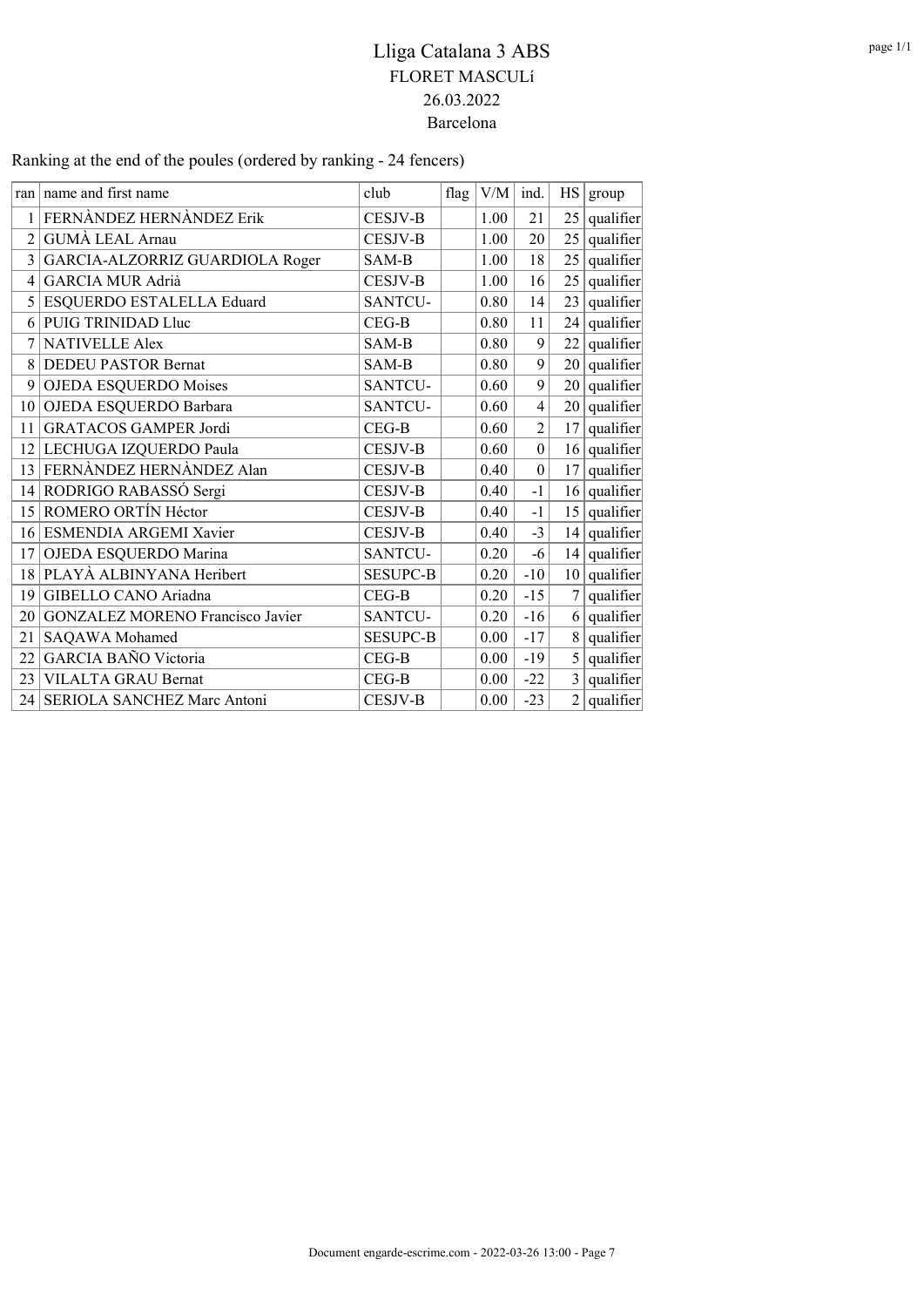|                | Tableau of 16                   |                        | Tableau of 8                            | Semi-finals                          |
|----------------|---------------------------------|------------------------|-----------------------------------------|--------------------------------------|
| $\mathbf{1}$   | FERNÀNDEZ HERNÀNDEZ Erik        | <b>CESJV-B</b>         |                                         |                                      |
|                | 16 ESMENDIA ARGEMI Xavier       | CESJV-B                | FERNÀNDEZ HERNÀNDEZ Erik<br>15/8        |                                      |
| 9              | OJEDA ESQUERDO Moises           | <b>SANTCU-B</b>        |                                         | FERNÀNDEZ HERNÀNDEZ I<br>15/3        |
| 8              | <b>DEDEU PASTOR Bernat</b>      | SAM-B                  | OJEDA ESQUERDO Moises<br>15/11          |                                      |
| 5              | ESQUERDO ESTALELLA Eduard       | <b>SANTCU-B</b>        |                                         |                                      |
| 12             | LECHUGA IZQUERDO Paula          | <b>CESJV-B</b>         | ESQUERDO ESTALELLA Eduard<br>15/9       |                                      |
|                | 13 FERNÀNDEZ HERNÀNDEZ Alan     | CESJV-B                |                                         | <b>GARCIA MUR Adrià</b><br>15/7      |
| 4              | <b>GARCIA MUR Adrià</b>         | <b>CESJV-B</b>         | <b>GARCIA MUR Adrià</b><br>15/8         |                                      |
| 3              | GARCIA-ALZORRIZ GUARDIOLA Roger | SAM-B                  |                                         |                                      |
|                | 14 RODRIGO RABASSÓ Sergi        | <b>CESJV-B</b>         | GARCIA-ALZORRIZ GUARDIOLA Roger<br>15/7 |                                      |
|                | 11 GRATACOS GAMPER Jordi        | $CEG-B$                |                                         | <b>GARCIA-ALZORRIZ GUARD</b><br>15/4 |
| 6              | PUIG TRINIDAD Lluc              | $CEG-B$                | PUIG TRINIDAD Lluc<br>15/6              |                                      |
| 7              | <b>NATIVELLE Alex</b>           | $\operatorname{SAM-B}$ |                                         |                                      |
|                | 10 OJEDA ESQUERDO Barbara       | <b>SANTCU-B</b>        | OJEDA ESQUERDO Barbara<br>15/14         |                                      |
|                | 15 ROMERO ORTÍN Héctor          | <b>CESJV-B</b>         |                                         | GUMÀ LEAL Arnau<br>15/13             |
| $\overline{2}$ | <b>GUMA LEAL Arnau</b>          | <b>CESJV-B</b>         | <b>GUMÀ LEAL Arnau</b><br>15/10         |                                      |
|                |                                 |                        |                                         |                                      |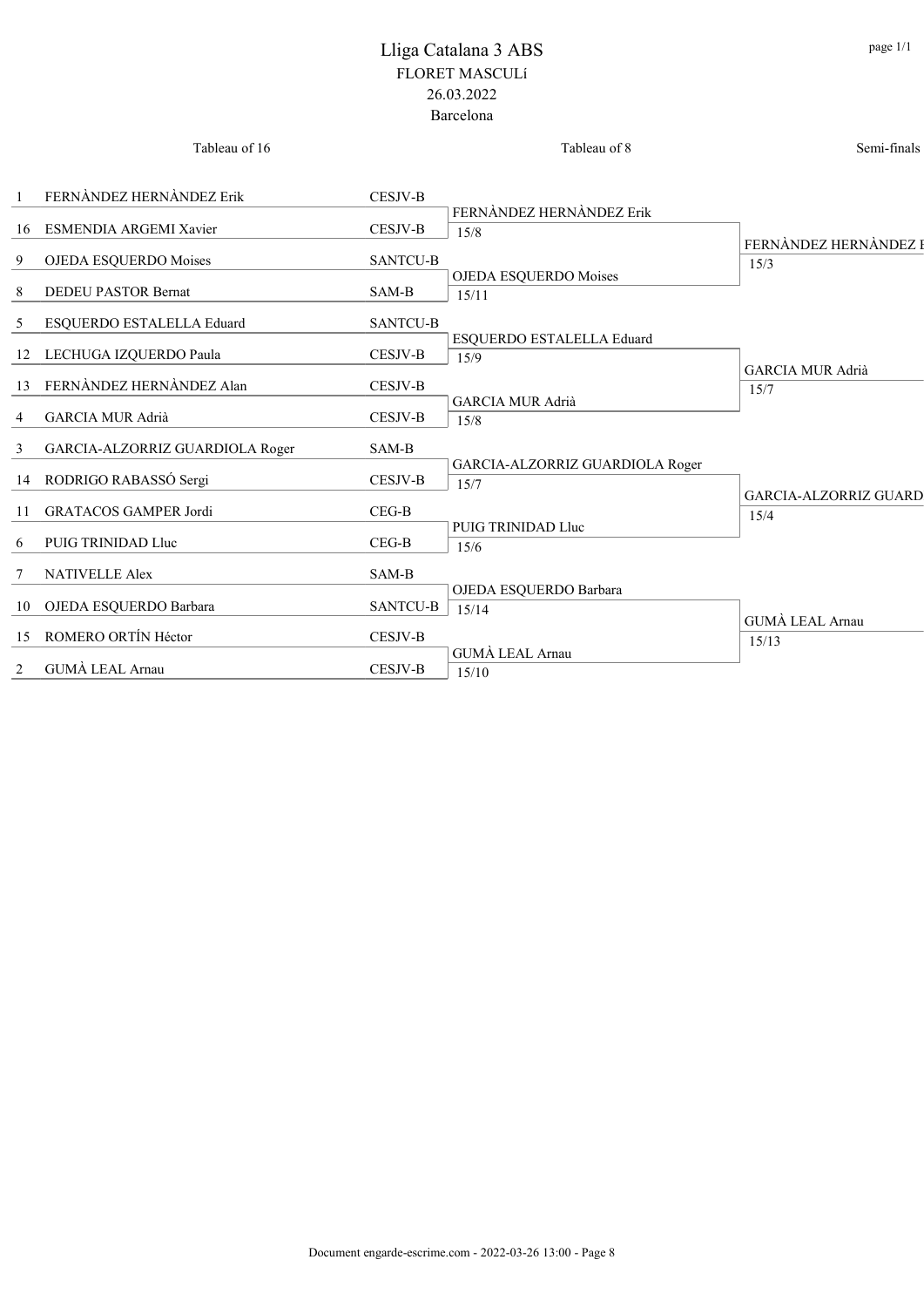|   | Tableau of 8                  |                 | Semi-finals                   | Final                         |                |
|---|-------------------------------|-----------------|-------------------------------|-------------------------------|----------------|
|   | FERNÀNDEZ HERNÀNDEZ Erik      | <b>CESJV-B</b>  | FERNÀNDEZ HERNÀNDEZ Erik      |                               |                |
| 8 | OJEDA ESQUERDO Moises         | <b>SANTCU-B</b> | 15/3                          | <b>GARCIA MUR Adrià</b>       |                |
| 5 | ESQUERDO ESTALELLA Eduard     | <b>SANTCU-B</b> | <b>GARCIA MUR Adrià</b>       | 15/14                         |                |
| 4 | <b>GARCIA MUR Adrià</b>       | CESJV-B         | 15/7                          |                               | G <sub>A</sub> |
| 3 | GARCIA-ALZORRIZ GUARDIOLA Rog | SAM-B           | GARCIA-ALZORRIZ GUARDIOLA Rog |                               |                |
| 6 | PUIG TRINIDAD Lluc            | $CEG-B$         | 15/4                          | GARCIA-ALZORRIZ GUARDIOLA Rog |                |
|   | OJEDA ESQUERDO Barbara        | <b>SANTCU-B</b> | GUMA LEAL Arnau               | 15/7                          |                |
|   | <b>GUMÀ LEAL Arnau</b>        | <b>CESJV-B</b>  | 15/13                         |                               |                |